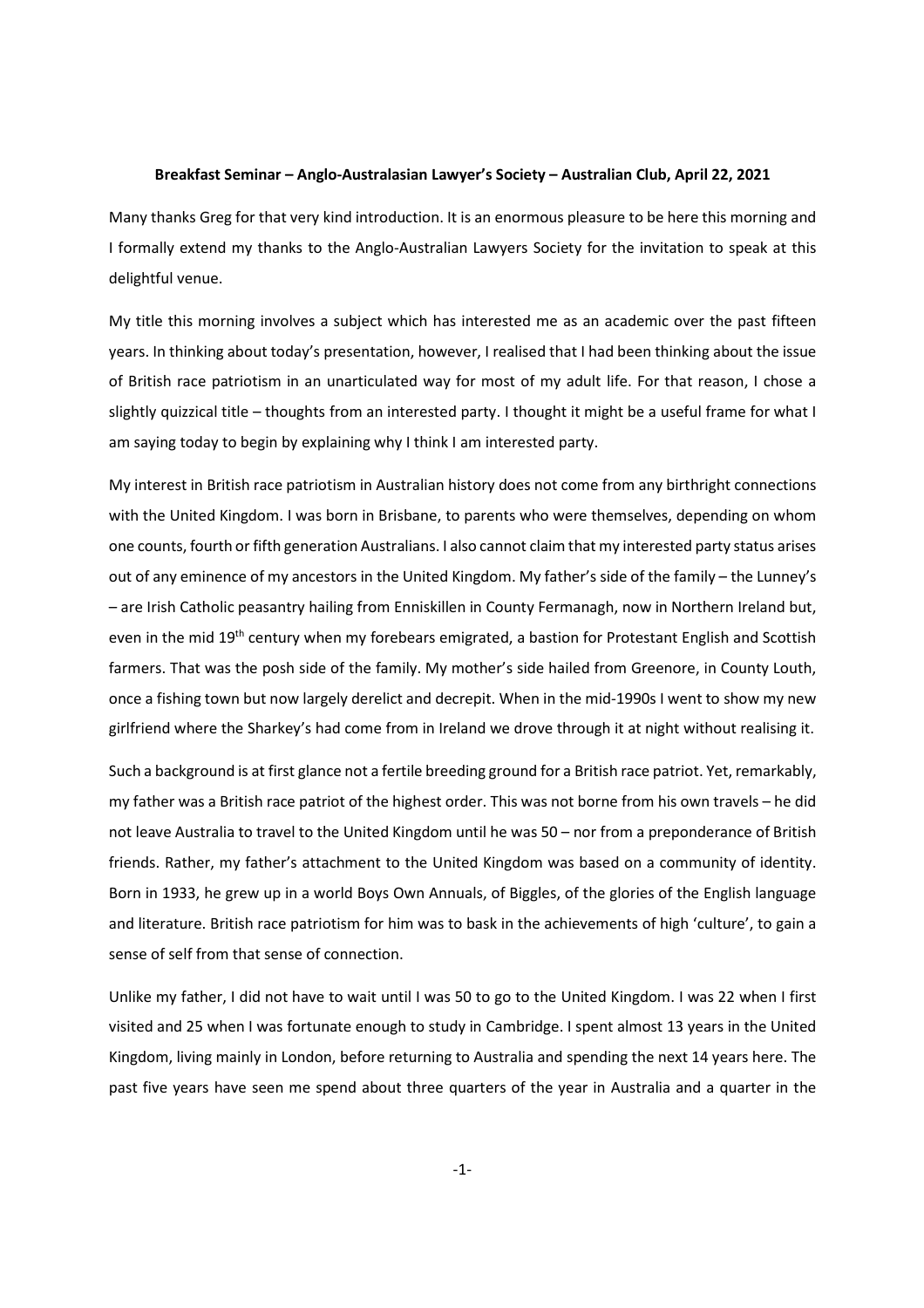United Kingdom. I now have appointments at both Australian and English universities. I am a dual citizen, acquiring my British citizenship by naturalisation once the Australian government allowed for it in 2002.

I don't for one minute claim to be able to get completely into the heads of earlier generations of Australians but I think I am interested party because my background has led me to interrogate, rather than simply accept, Whiggish accounts of Australian nationalism that revel in a storyline that sees a linear development from the repression of a white Australian nationalism to the triumphal escape from the imperial yoke into our own Elysian fields. And once I started to interrogate these myths, I was immediately confronted with a dilemma.

On the one hand, as an undergraduate history student at the University of Queensland during the mid 1980s, I was exposed to the 'thwarted nationalism' view of Australian identity – the idea that there had been a nascent Australian identity that had arisen almost as soon as white settlement began in Australia but had been quashed by a repressive elite of what Manning Clark described as Austral-Britons. These Austral-Britons, while not necessarily castigated as evil, were nonetheless on the wrong side of history. Their contribution to Australian development was essentially negative. The real heroes were those who proclaimed an Australian identity separate from its British base, an identity borne out of Australia's unique geography and mix of British races (both free and convict). Manning Clark was at the forefront of such views, as was Russel Ward, whose landmark book, The Australian Legend, published in 1957, finds the roots of Australian egalitarianism and pragmatism in the peripatetic bush workers of the mid-19<sup>th</sup> century and beyond. The earlier generation of historians, such as Ernest Scott at the University of Melbourne, who largely tried to explain Australian development in terms of its British connections, were dismissed. Today, I suspect they would have been labelled un-Australian.

But history was not my only discipline. In my parallel legal studies, none of this history made an appearance. In that setting, however, the judges of Australian courts, many of whom were sitting in courts at the time of the unfortunate British suppression of Australian identity, were still being cited in my legal studies. Not just cited, but often lauded. It did not take long for us to learn that Sir Owen Dixon was once considered perhaps the pre-eminent common law judge in the late 1950s and early 1960s but he was far from alone. True, my law degree of the early 1980s contained many more English judgments than today but there was no shortage of Australian precedents cited in support of the legal rule and principle under discussion.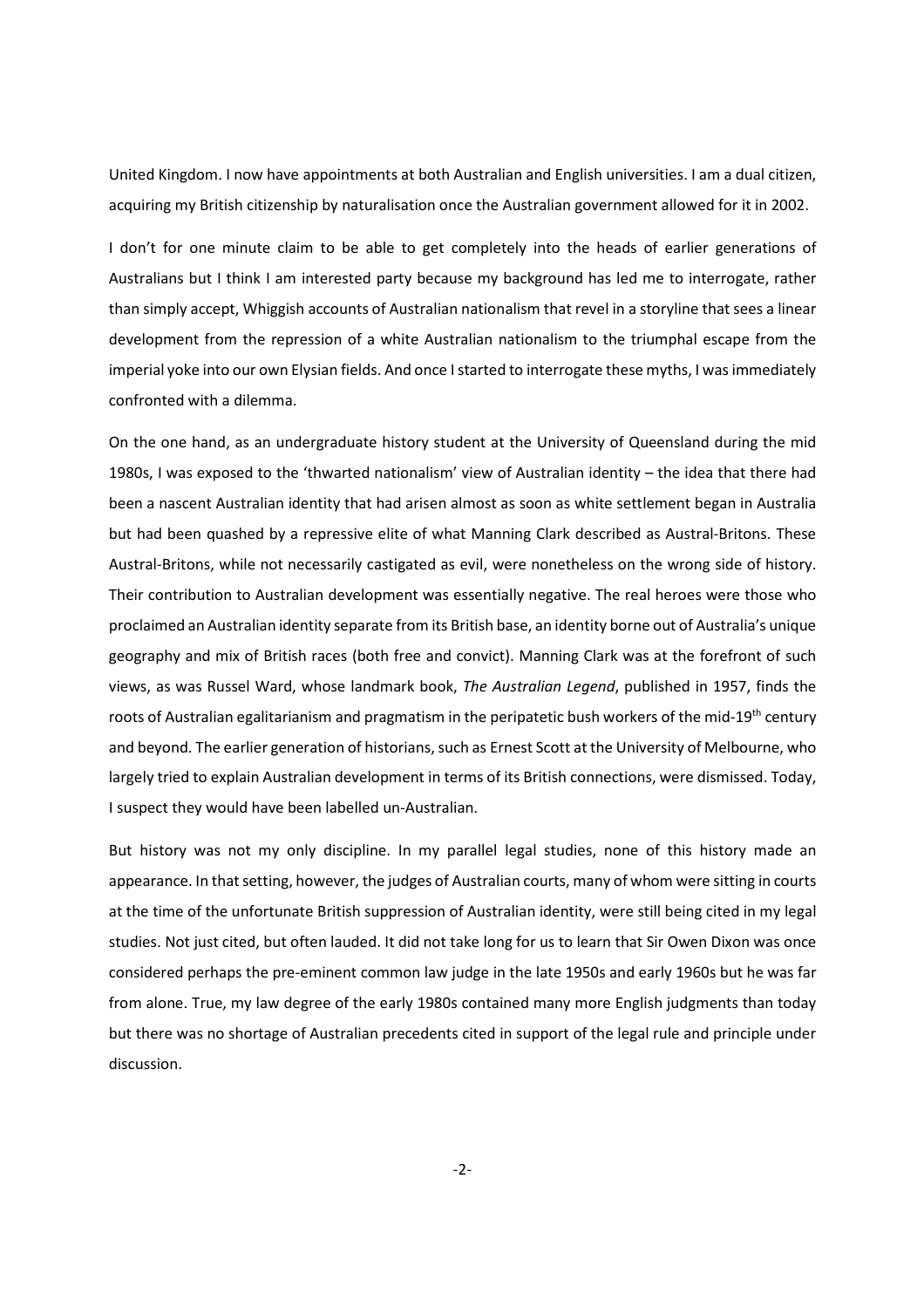The contrast between the legal and historical approaches to twentieth century Australian history led me to question how these competing visions could be reconciled. It is a question I have been trying to answer for most of my academic career. How could Dixon, Isaacs, Griffith, Evatt, Jordan and Cussen be recognised as leading 'Australian' lawyers at the time when the notion of what it meant to be Australian was supposedly being crushed by a British establishment hell bent on imposing their own values on Australian society? Conversely, if these judges were in fact merely puppets of a British elite, what claim did they have to recognition as Australian judges?

To the extent that I have found an answer it has been found in history and not law. Academic lawyers rarely engaged with these questions and when they did the assumption was that Australian legal history throughout the twentieth century was constructed around a binary: a period of judicial subservience where Australian courts simply followed English decisions and demonstrated little judicial ambition and creativity; followed by a period of liberation where judges were free to declare the law 'for Australia' free from the constraints of the imperial legacy. Although precise dates were hard to come by, the initial break began in the 1960s but was fortified by the Whitlam government's attempt at constitutional reform and cemented in place by the Australia Acts of 1986. The collection of essays edited by Ellighaus, Bradbrook and Duggan, The Emergence of Australian Law, published in 1989, is an exemplar of this kind of approach.

Yet the flaws with this approach were pointed out in a review of the work by the English Cambridge law academic John Collier, which appeared in 1991. Commenting on Ellinghaus' chapter on contract law - a chapter that among other things criticised Australian contract law's reliance on its common law roots – Collier, provocatively, noted that it would be hard to see that a development away from this:

…would help a Bondi bather who buys a defective surfboard to know his rights, or two Sydney-based corporations contemplating a joint venture. Moreover, although the writer lists six fundamental differences between Australia and England, such that the former is much bigger than the latter, and has a much smaller population, and that Australia is near Asia and Oceania, whereas the United Kingdom is not, it is difficult to see how any of them, or all together, could help to determine whether a contract should require consideration, or the circumstances in which mistake as to the other party renders a contract void or voidable. (One could add to the author's list the fact that Australia has kangaroos and dingoes and we do not, this would be just as relevant and helpful.)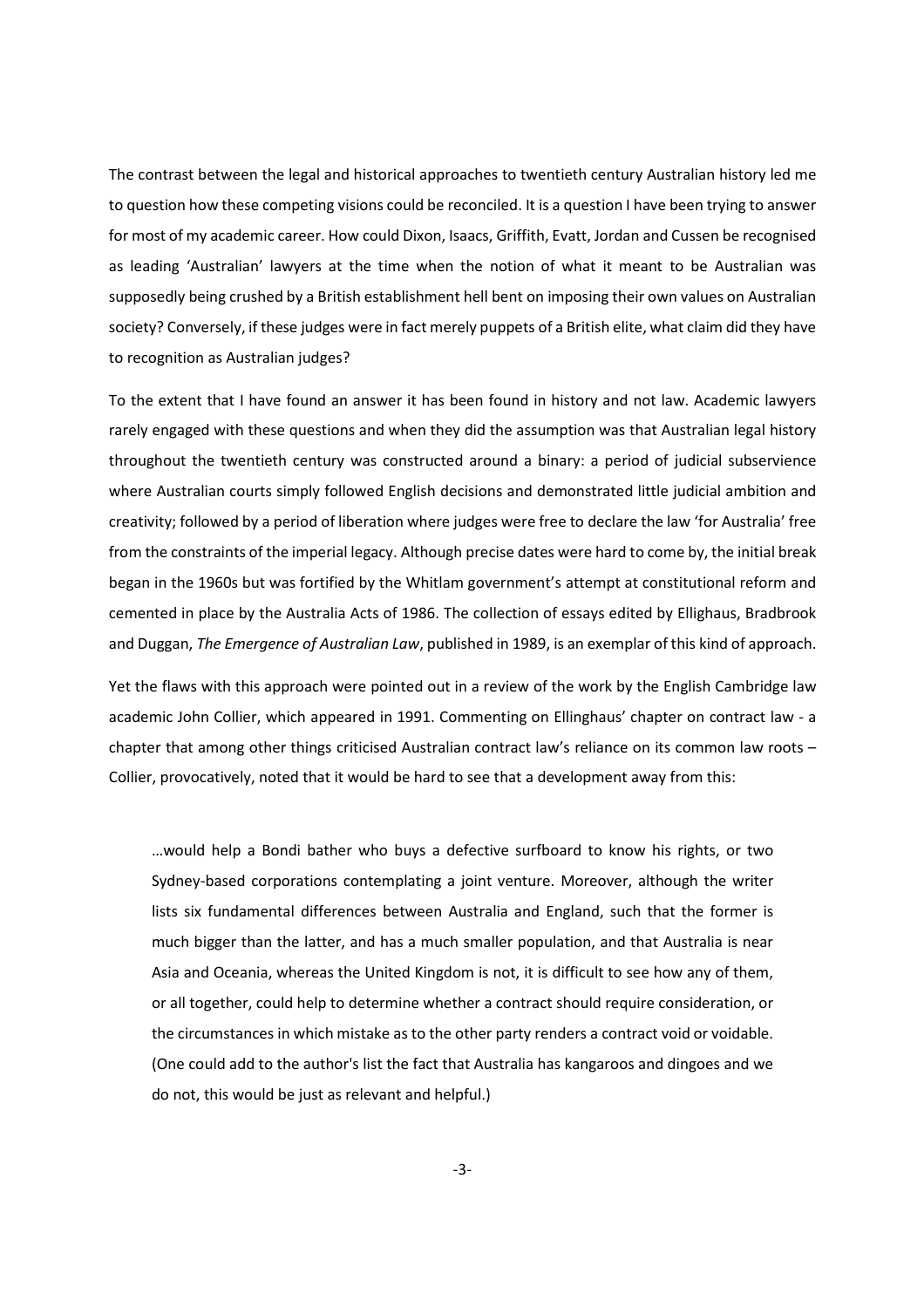At the heart of Ellinghaus' critique was the sense of inferiority that Australian contract law exhibited: in Collier words, Ellinghaus disliked the 'excessive reliance of Australian judges and text-writers on rules propounded by the English courts, particularly when the point under discussion has not been decided in Australia, and he has a swipe at the legal "cultural cringe" towards England. One can only agree that this well-known phenomenon is extremely tiresome, especially to an Englishman.' Not everyone will appreciate Collier's deliberate pot-stirring but it seemed to me, then as now, that he was on to something quite significant. The Australian law of contract was not something that was external and independent of the English common law on which it was based. That, however, did not make it foreign law. The reason that questions of consideration and mistake in contract law were relevant to Australian lawyers was not because it was foreign English law but because it was their law. To a commentator of Ellinghaus' generation, that distinction might have seemed impossible because to be Australian was not necessarily to be British. However, by transferring that binary distinction in national identity back into the twentieth century we completely misrepresent the nature of both 'Australian' law and the contribution to the development of an 'Australian' law made by Australian judges, lawyers and legislators.

The idea that the self-conception of Australians of their national identity encompassed dual loyalties was most famously articulated by the historian WK (Keith) Hancock in his 1930 book, Australia. Chapter 2 of that work was entitled 'Independent Australian Britons' and Hancock detailed how Australian national identity comprised 'the ability to love two soils'. Australians were not 'either' British or Australian: they were both. In my view, attempts to explain the contribution of Australian lawyers to their common law cannot be understood without recognising it was never contemplated by Australian lawyers that their law could ever be anything other than the common law. It was not imposed on them: the common law was widely seen to be part of the birthright that British settlers took with them when they conquered or established new colonies. The idea of an Australian judge proclaiming a common law that was somehow outside the common law tradition was simply a non sequitur. Yet this is exactly what the Ellighaus approach seeks of find. As it is not there, for Ellinghaus, there is only one conclusion: Australian judges lacked the tools to declare an exceptional Australian law and hence engaged in a form of cultural cringe in replicating English law in Australia.

I am bound to say that I find this approach ahistorical and unconvincing. Apart from it not being in accord with conventional internal views of the merits of our best twentieth century judges, it assumes from structural analysis rather than detailed empirical research what Australian judges actually did when deciding cases. Once we recognise that the development of the common law was perceived as a corporate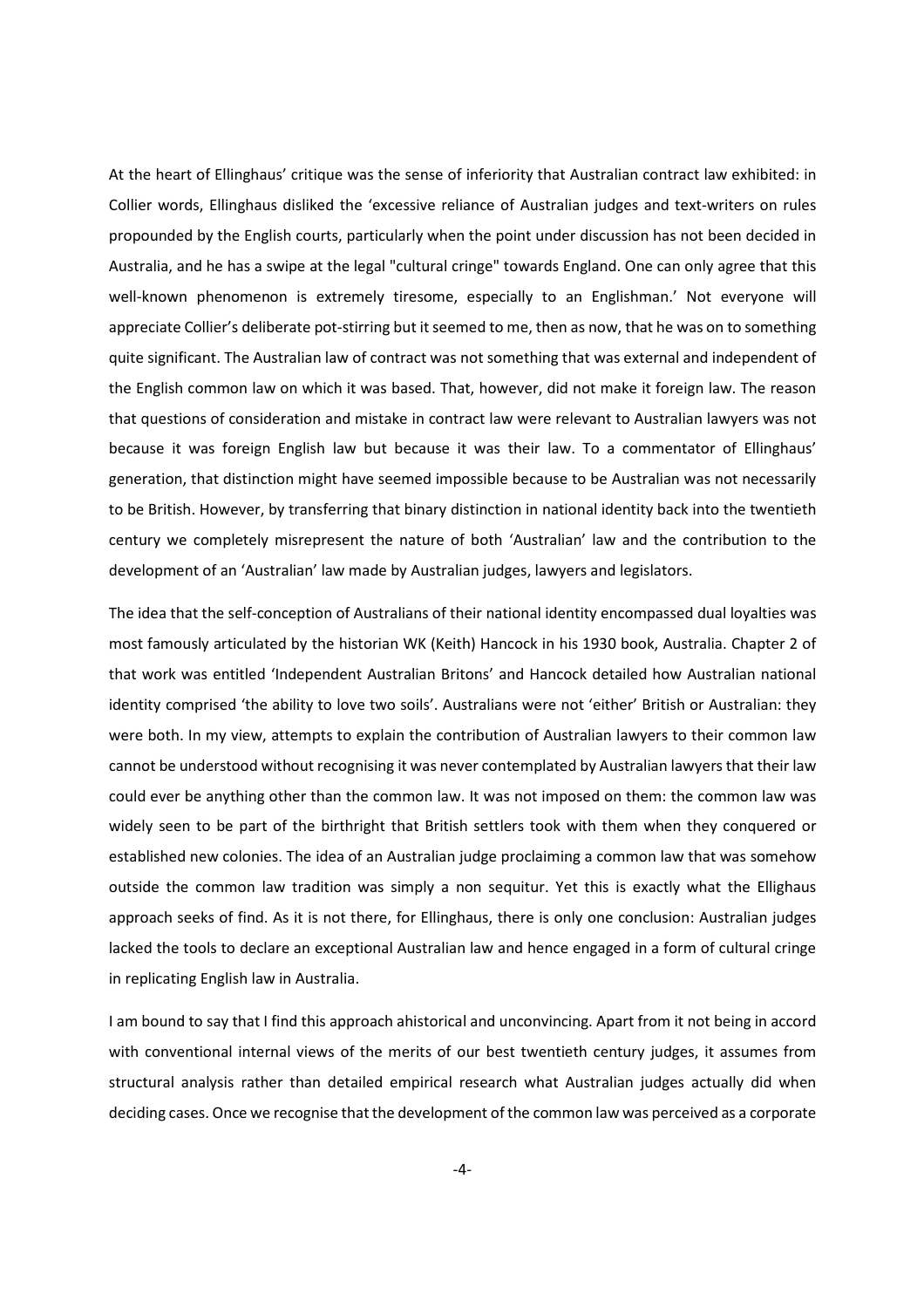project, one in which Australian judges could play their part, a very different picture emerges. As far back as 1938, Victor Windeyer in his Lectures on Legal History noted that 'the British people in Australia had developed the common law to meet their own peculiar problems.' Despite assertions of the 'one common law for Empire' principle that the Privy Council occasionally espoused, the reality was that both the content of the common law and the results of its application varied throughout jurisdictions. If we start to consider Australian legal contributions throughout the twentieth century by looking at what judges did, rather than what they say they did, and through the lens of British race patriotism, we will see a very different story from the stereotype that accounts such as Ellinghaus provide. In short, we are right to be proud of the contribution of Griffith, Isaacs, Dixon, Evatt, Cussen and Jordan. Far from practicing, in Roscoe Pound's words, mechanical jurisprudence, these and many other Australian judges played their part in developing their common law. Perhaps this is not a surprising conclusion: given their personalities and achievements, what is remarkable is any suggestion that they would have been passive recipients of an imposed law.

In my book on Australian tort law in the first half of the twentieth century, I provide examples from a wide variety of torts where Australian judges, and occasionally legislatures, adapted the common law to what was suitable for Australian conditions. This morning I want to briefly look at two situations where it has been suggested that earlier English legal rules were applied in Australia by dint of hierarchy rather than appropriateness.

The first relates to the immunity granted to highway authorities in respect of non-feasance. At common law, this rule is traced back to a decision of the Privy Council in an Australian appeal, Municipal Council of Sydney v Bourke in 1895, which itself interpreted an earlier Privy Council decision, Borough of Bathurst v Macpherson in 1879. Commenting on these cases in 1987 in Law and Government in Colonial Australia, Paul Finn argued that on two occasions the distant tribunal (the Privy Council) was 'thus to thwart the measured development of the colony's law.' The sense that separate Australian development was curtailed because of the need to follow English rules also finds expression in Brodie v Singleton Shire Council: at various stages the joint judgment of Gaudron, McHugh and Gummow, and also the judgment of Kirby J, suggest that the High Court decision of Miller v McKeon in 1905 might have been the starting point for a different Australian approach to the nonfeasance issue but later cases entrenched the perhaps unsuitable English rule of immunity. With very great respect to their honours, I think this is a misreading of Miller v McKeon. Miller involved a claim by a person injured when they fell off the edge of a cutting at night, his horse having drawn his buggy onto the higher ground between a fence and the edge of the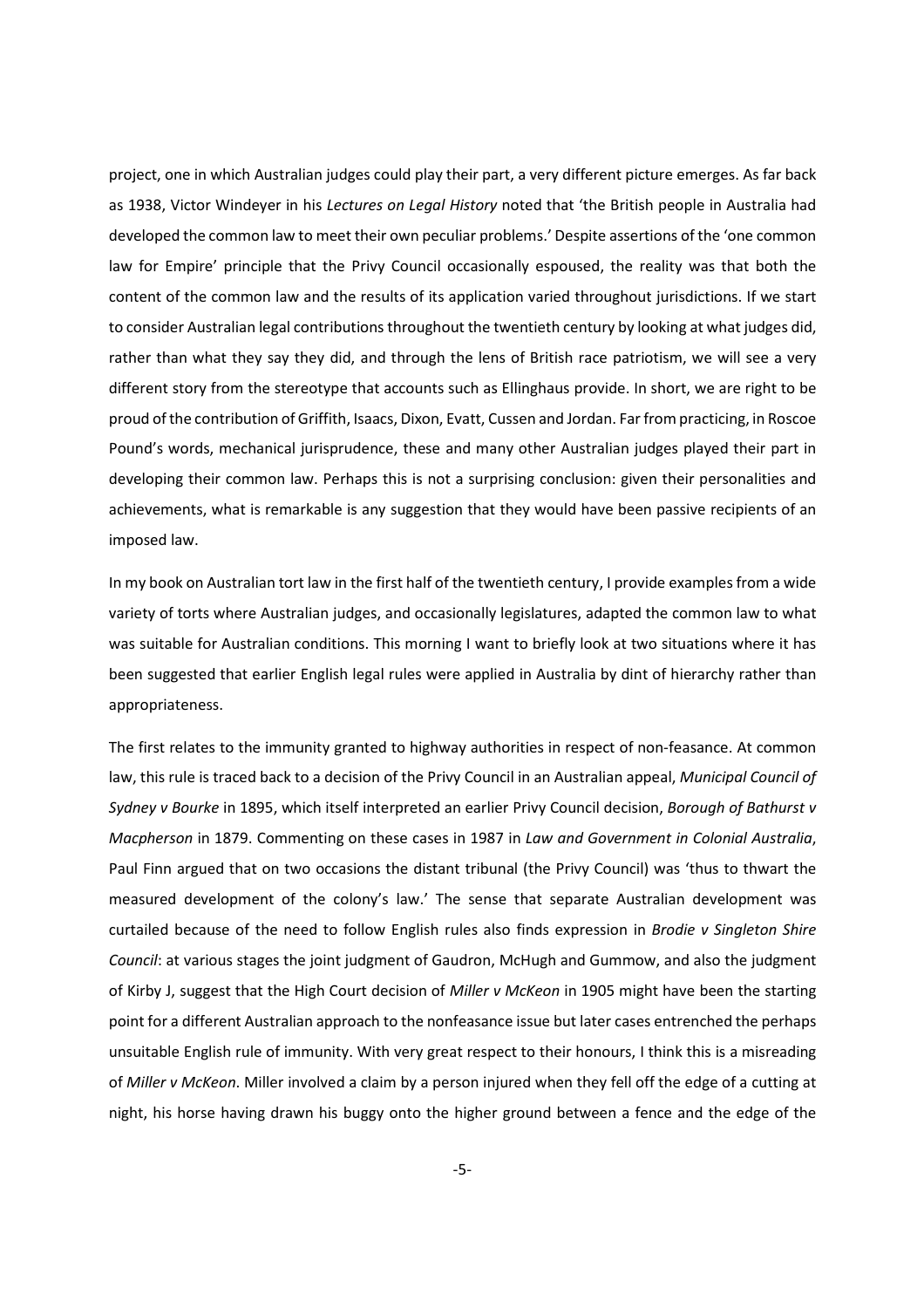cutting. The cutting had been made to improve access to a crossing of the Namoi River and the plaintiff alleged the New South Wales government (McKeon was a representative defendant as was required under the legislation that abrogated Crown immunity at the time) was careless in not fencing the embankment created by the cutting. What is striking about the judgment in the High Court is that Griffith CJ did indeed refuse to accept certain English rules relating to the dedication of highways: rules suitable for England might not be suitable for a new country like Australia. That led Sir Samuel to impose only a standard of reasonable care on the government, a standard that also took into account that road users in country Australia had to be aware of the limits on what the government could do in creating roads.

It is quite clear, then, that both Griffith CJ and O'Connor J were prepared to depart from an unsuitable English rule. Equally interesting is the fact that Griffith CJ actually cited Bourke – the Privy Council case that affirmed the non-feasance immunity – before saying: 'In my opinion there is no duty cast upon the Government except that in doing the work they must take reasonable precautions not to cause injury to people who are invited to make use of the work when completed.' This was hardly surprising: the whole emphasis of the Miller judgment was to recognise the limits imposed on government in creating infrastructure in what was (for white Australia) undeveloped country. Three years later, attempts to interpret New South Wales legislation as imposing an obligation to repair on a highway authority were rejected by the Full Court of the Supreme Court of New South Wales. Chief Justice Sir Frederick Darley showed no signs of dissatisfaction with the highway immunity rule:

This liability is so far reaching in a country such as this, that it is very necessary to be very certain that the statute has imposed a liability which really amounts to this: that the shire or municipality within its own area becomes an insurer to each member of the public against accidents arising from the non- repair of the road. A public road may run through a shire for some 50 miles, and if every portion of that road is to be kept in such a state of repair as will insure against accidents occurring from the non- repair, no amount of rates which a shire can raise (the amount is limited) would suffice

The case was heard at the time of wide public debate as to whether the legislation should be amended to remove any doubts as to whether it imposed an obligation to repair: once the decision was handed down, the legislation was not amended to impose such an obligation. My point this morning is not to argue over the desirability or otherwise of highway authority's immunity from non-feasance – although the legislative response to Brodie suggests that the issue is no less divisive today than it was 100 years earlier – but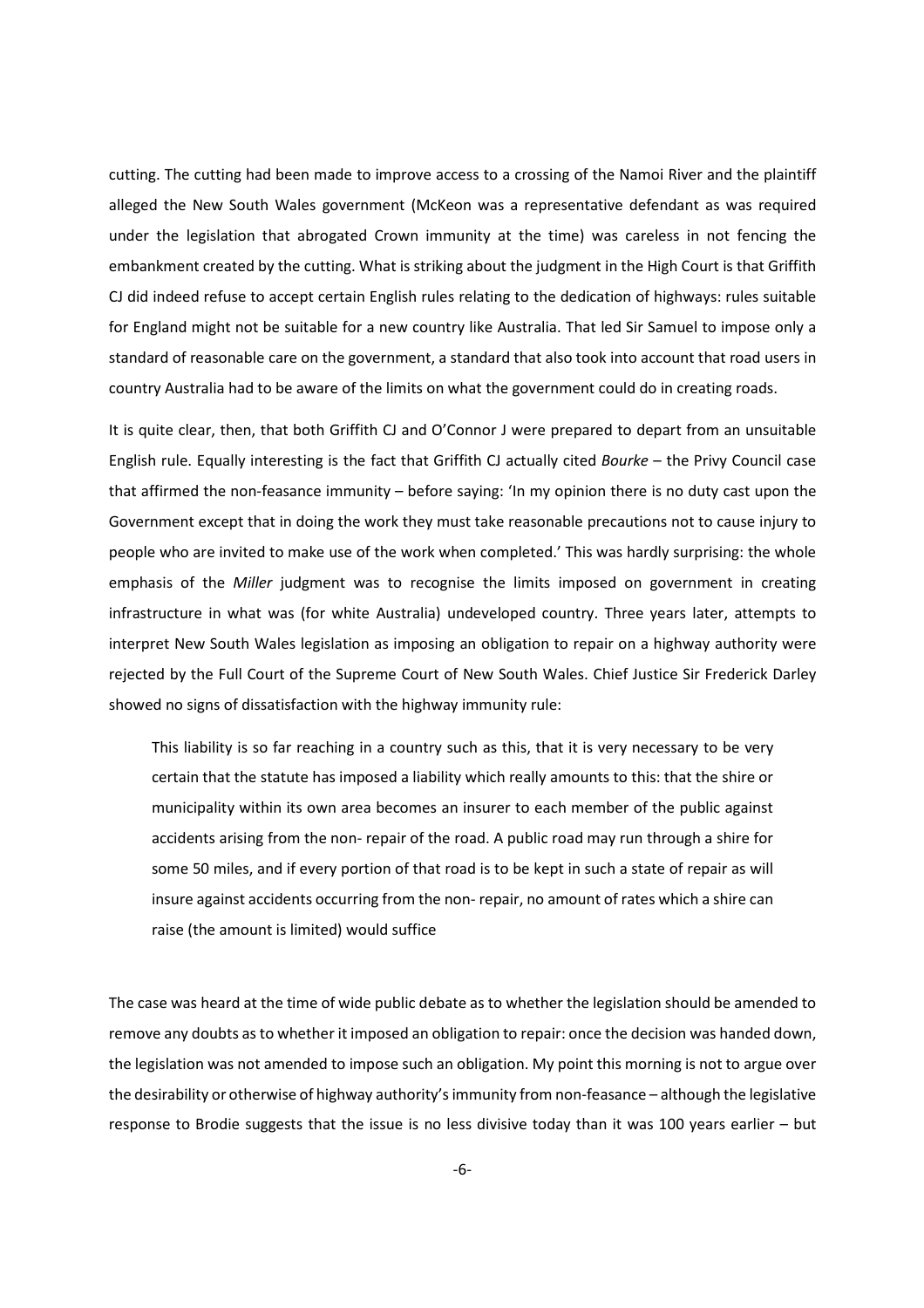simply to say that Australian courts engaged with the immunity not as passive recipients of an unsuitable English rule but as one that was especially appropriate for Australian conditions.

The second area where Australian courts made a distinctive contribution, and fashioned their own rules, was in relation to liability for fire. At the beginning of the 20<sup>th</sup> century, there remained uncertainty in English law as to whether there was any rule of strict liability for fire, and if there was, what its limits were.

The basis of liability for damage caused by fire, whether lit by another or by the occupier, was a recurrent feature of litigation at all levels of court in Australia. The reasons are obvious: fire was a common tool used in agriculture and pasturing where it was considered a valuable practice, but in the Australian environment, the burdens it placed on neighbours if the fire escaped were enormous. I won't this morning go through the many cases dealing with the issue but what one finds is that Australian courts vacillated between imposing strict liability, whether under a special fire rule or under Rylands v Fletcher, or only imposing liability for fault. Today I will focus on only two cases, the first the decision of the High Court of Australia in Whinfield v Land Purchase Management Board of Victoria in 1914. Here the plaintiff's crops were damaged when a fire deliberately lit by an employee of one of the defendants escaped. Of particular interest was the attempt to make the occupier of the land on which the employee camped liable for the fire he had lit. For the first time in the case, it was argued before the High Court that the defendant occupier should be liable for the spread of the fire based on either a special rule relating to fire or under the rule in Rylands v Fletcher. The arguments were dismissed without calling on counsel for the defendants. In one sense, it is hard to see why both Griffith CJ and Isaacs J dealt with the wider issue of the nature of liability for fire: it was very likely on the facts that the employee was a trespasser and hence a stranger to the occupier and that would have been a defence under Rylands v Fletcher and very probably to any special strict liability rule for fire if it still existed. But there was a related, and very Australian, context that was in the thinking of Griffith CJ. What would be the position of the occupier if the person who lit the fire was on the land with the occupier's consent? Griffith CJ was in no doubt:

It would be a shocking thing to lay down as a rule of law that in a country like Australia, where probably hundreds, if not thousands, of men travelling on foot in sparsely settled districts ask every day for permission to camp for the night on private property, the owner by granting such poor hospitality becomes responsible for the lighting of a fire by the wayfarer to boil his 'billy' or keep himself warm.

-7-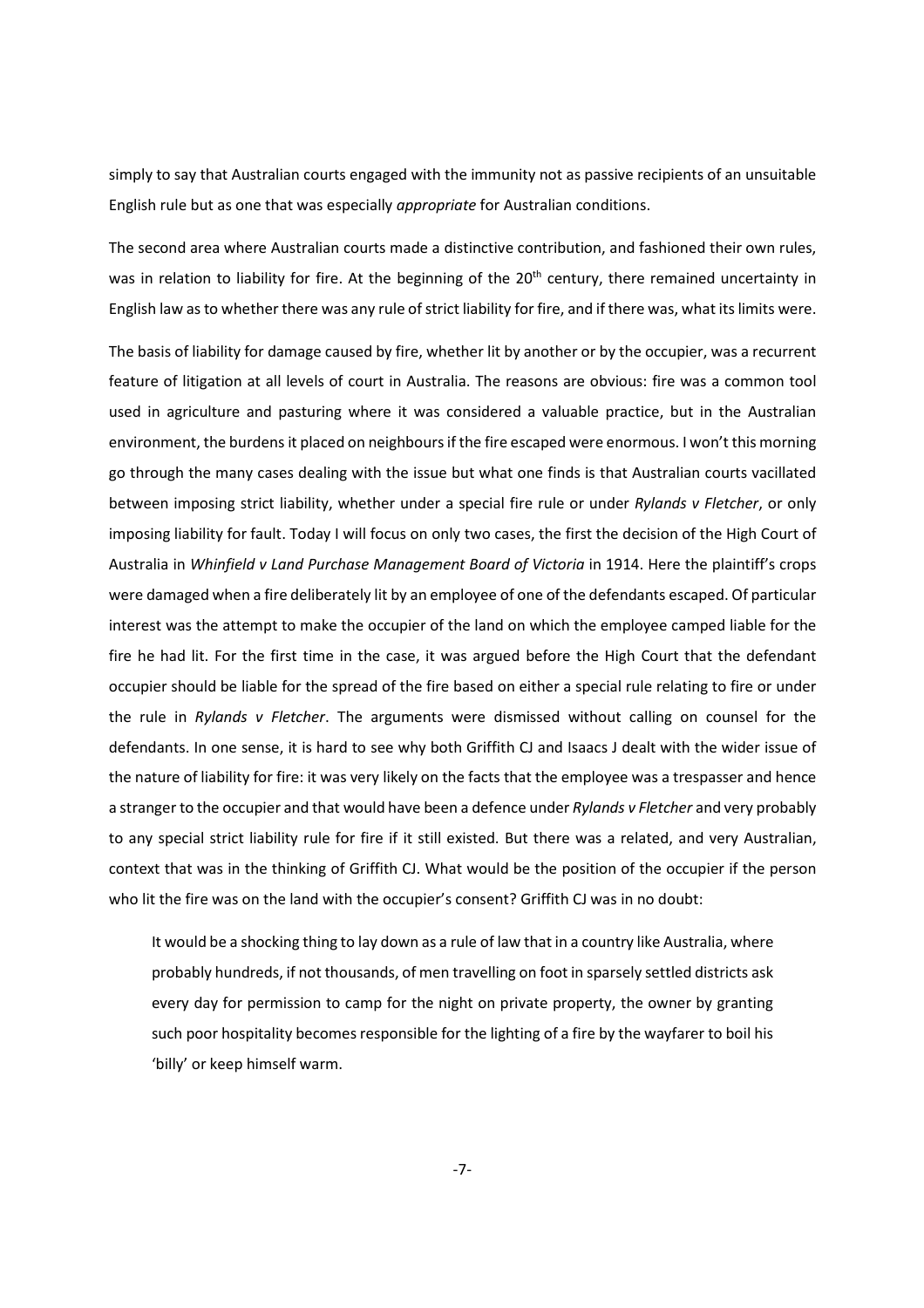Even when it seemed to be clear that, if there was any strict liability for the spread of a fire one had personally lit it existed under Rylands v Fletcher, there was no sense that this was anomalous. In Hazelwood v Webber, decided by the High Court of Australia, in 1933, it was held that the occupier of land who lit a fire for the purpose of clearing the land was engaged in a non-natural use of land (a necessary requirement to establish the tort). This was despite the fact that the practice of burning land to clear was common, even in summer (the events took place in February). The joint judgment of Duffy CJ, Dixon, McTiernan and Rich argued:

Now in applying this doctrine to the use of fire in the course of agriculture, the benefit obtained by the farmer who succeeds in using it with safety to himself and the frequency of its use by other farmers are not the only considerations. The degree of hazard to others involved in its use, the extensiveness of the damage it is likely to do and the difficulty of actually controlling it are even more important factors. These depend upon climate, the character of the country and the natural conditions. The question is not one to be decided by a jury on each occasion as a question of fact. The experience, conceptions and standards of the community enter into the question of what is a natural or special use of land, and of what acts should be considered so fraught with risk to others as not to be reasonably incident to its proper enjoyment. In Australia and New Zealand, burning vegetation in the open in midsummer has never been held a natural use of land…

Two points are worth making in relation to this paragraph. The first is that the extract gives no sense that strict liability for the spread of fire was in all cases inappropriate. All would depend on the circumstances. Strikingly, the question of when strict liability existed was kept as a question of law, not fact, so could not be watered down by sympathetic local juries feeling that it could have been them being sued. There is a strong sense – as there was in many cases throughout the first half of the twentieth century – that some fires, at least, were lit at the lighter's peril.

The second point I would make is similar to the one in respect of highway immunity: that there has been a tendency to see the rejection of any strict liability rule for fire – either under a special rule or as under Rylands v Fletcher – as a move to reject an English rule unsuitable for Australian conditions. In Burnie Port Authority v General Jones, the decision of the High Court that condemned Rylands v Fletcher to history as an Australian cause of action, the brief discussion (and rejection) of any special strict liability rule for fire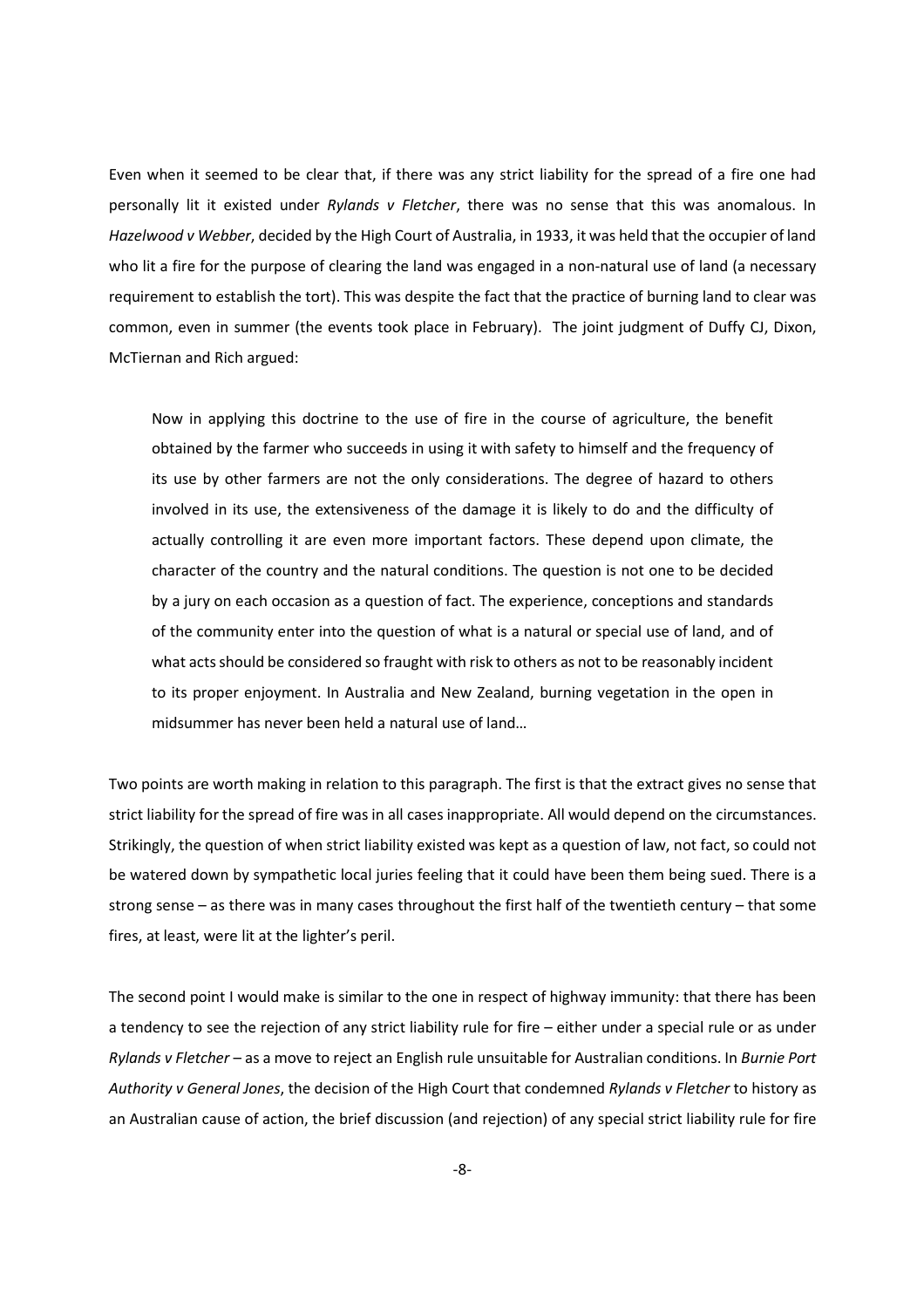suggested strongly its inappropriateness for Australian conditions. Hence in the joint judgment of Mason CJ, Deane, Dawson, Toohey and Gaudron JJ it was said that the 'ignus suus' (strict liability for fire) rule was formulated as 'appropriate to urban circumstances in medieval England' and that 'though fire is an exceptional hazard in Australia, contemporary conditions in this country have no real similarity to urban conditions in medieval England where the escape of domestic fire rivalled plague and war as a cause of general catastrophe'. Similarly, Brennan J thought it arguable that the 'natural and social conditions of this wide brown continent' made absolute liability rules for the escape of fire an intolerable burden. Of course, it is perfectly possible, as the law now has, to reach a position that there should be no strict liability rules for the escape of fire but the appropriateness of the rule to Australian conditions gains nothing by hinting that its application in Australian conditions was the result of solely of imperial heirarchy. Neither the general history of the use of fire in agriculture or the legal responses to it throughout the first half of the twentieth century indicate any sullen judicial application of an imposed English rule that did not work in the very different conditions of Australia.

 In a very real sense, Australian (and New Zealand) courts reinvigorated discussion of these rules. There were very few English cases on strict liability for fire and the ones that were decided in the first half of the 20<sup>th</sup> century were uninspiring or unhelpful, involving situations such as a fire in a domestic setting caused by faulty wiring or a chauffeur carelessly staring a car and causing a fire that burnt down a garage. In an era when Australian cases were almost universally ignored in England, the English Solicitors Journal opined that a South Australian case from 1912 might actually provide guidance to English courts such was the importance of the Australian discussion. More broadly, the fire cases are an example of what the Austrian Marxist legal theorist, Karl Renner observed about the longevity of legal rules: that they keep their outward similarity with the past while the substratum of reasons that support the rule change with underlying societal changes. Strict liability for fire may have been appropriate for Australian conditions not because of the reasons that created the rule in medieval England but for reasons that were distinctly Australian.

A pivotal moment in Anglo-Australian legal relations came with the decision of Parker v R in 1963, where a unanimous High Court held that it would not follow the 1961 decision of the House of Lords in DPP v Smith. I have recently argued that the decision in Parker should be seen as part of the fundamental realignment in Anglo-Australian relations brought about by the Macmillan government's decision to seek membership of the European Economic Community. The High Court had never formally been bound by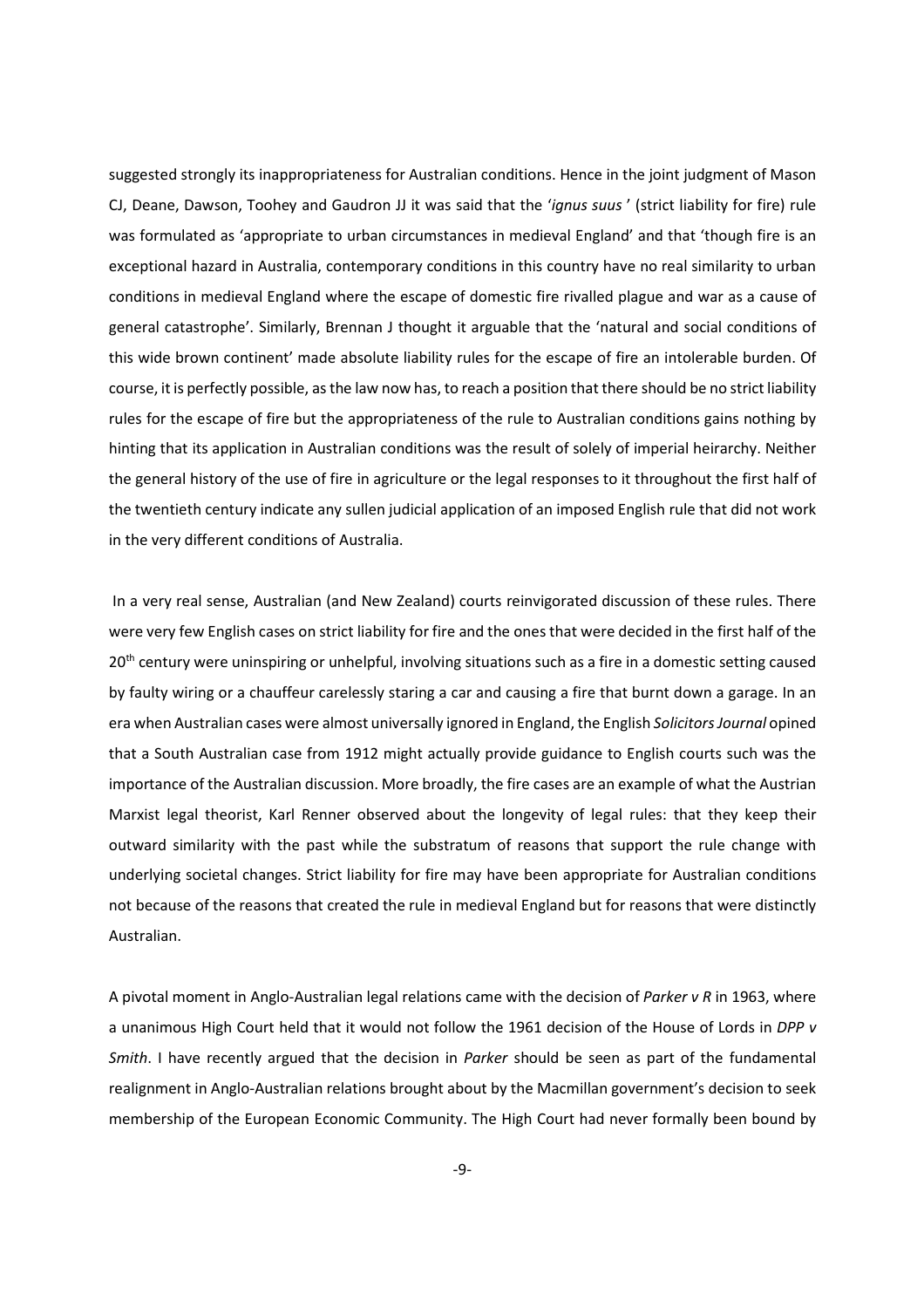decisions of the House of Lords so on one level the decision, while clearly significant, did not alter the existing arrangements. Yet the gravity of Dixon's words – 'I say too unfortunately for I think it [Smith] forces a critical situation in our (Dominion) relation to the judicial authority as precedents of decisions in England' – hints at the wider break that was occurring in Anglo-Australian relations. While the profundity of the pronouncement seeps through, British race patriotism was far too deeply entrenched in the Australian judicial psyche to be lightly cast aside.

In my recent lecture, I argued that the road from Parker to the Australia Acts of 1986 needed to be interpreted in part through the eyes of the British race patriots who were responsible for exercising the new freedom that Parker allowed. There was certainly no sense of triumph in Dixon CJs language. Nor was there in the judgments and writings of Sir Victor Windeyer. Windeyer is an important figure in understanding the complexity and nuance surrounding the emergence of an explicitly Australian law. While he was not alone, he was perhaps the only senior judicial figure of the period who grappled with what the increased freedom of Australian courts to depart from English authority might mean. For my purposes, Windeyer is especially interesting as he was undoubtedly a British race patriot. His family had lived in New South Wales under British rule for five generations. As early as 1933, when he attended the British Commonwealth Relations Conference as an Australian delegate, he was surprised by the 'strange forms' that Canadian nationalism took and the first reason he identified was race: 'In the first place Canadian nationalism is not based as is Australian national feeling on common British stock, on federation, and on the achievements of the war years.' His connection to the British Empire was based not on subjugation but on kinship, something that was reinforced by his involvement in the Second World War.

Windever was a member of the Parker court so we can take it that he shared in the gravitas that surrounded Dixon CJ's choice of words. But I doubt whether Windeyer saw Parker as creating a new type of freedom. As he pointed out in a speech he gave to the New Zealand Law Conference in April 1966, Australian legislatures had been free to amend the common law by statute in accord with the quite limited strictures of the Colonial Laws Validity Act 1865. For the reasons I've already mentioned, the cultural milieu was as much a barrier to legislative innovation as the legal constraints but Australian legislatures did indeed exercise this power, sometimes to reject an English position. Windeyer would have been aware of s 4 of the Law Reform (Miscellaneous Provisions) Act 1944 which introduced a new statutory claim for family members of a victim who was physically injured for what we would today describe as psychiatric injury that was causally related to the victim's physical injury. More broadly, as he expressed in both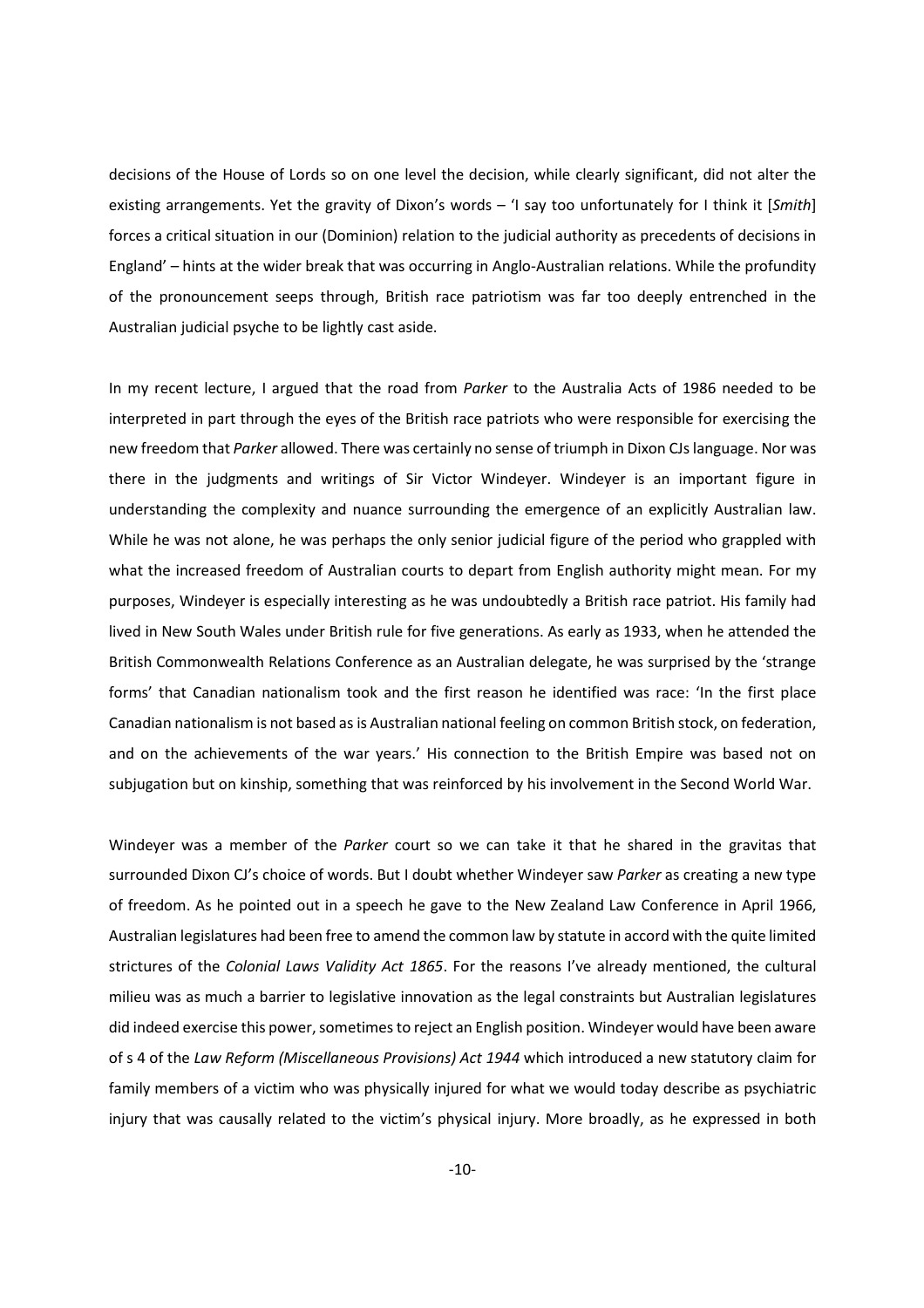Skelton v Collins and Uren v John Fairfax & Co – both tort cases – the common law had to apply in very different social and environmental conditions and it was inevitable that this would lead to some variance. The failure to follow a House of Lords decision 'indicates no disrespect for the high authority of their Lordships' House, no breaking of the ties light as air, if we, having a duty to abide by the law that we have inherited and having in mind the way it has been declared here, feel unable to join in this.' But Windeyer saw no reason why this divergence in concrete rules should detract from the sense of unity that underlay the methods and fundamental beliefs of the common law. In his 1966 lecture, Windeyer suggested that Australian courts would look to the corpus iuris of the common law to declare what the law would be for Australia. English decisions would be important but not determinative. The idea that the common law 'position' would be the result of competition between judicial equals provided an answer as to how unity, disunity and harmony might happily co-exist in the post Parker world: method and underpinnings would be common, while specific rules were determined both by suitability for the particular environment and a consideration of possibilities from around the common law world. British race patriotism remained the glue that kept the common law 'common' amongst its users.

As we know now, while perhaps not quite the nightmare and the noble dream, the vision splendid did not last. First, the idea of a *corpus iuris* freed from the hierarchies of the past proved a step too far. Despite some early promise, the decision of the Privy Council in MLC v Evatt in November 1970, overturning the majority decision of the High Court, and the refusal of the House of Lords in Cassell & Co v Broome in 1972 to reconsider their earlier decision in Rookes v Barnard on the availability of exemplary damages in light of vociferous criticism of the High Court in Uren v John Fairfax, showed that, as far as English courts were concerned, old habits died hard. Secondly, Australian courts continued to be vexed by the ghost of Commissioner for Railways (NSW) v Quinlan, a Privy Council decision from 1964 that had arguably disapproved of an innovative line of High Court cases relaxing the strict rules on when a trespasser was owed a duty by an occupier. One senses even Windeyer's exasperation: in Munnings v Hydro-Electric Commission in 1971, the next High Court case to consider the issue after Quinlan, he said:

It is a decision that has provoked critical, indeed disparaging comment in several parts of the common law world. The Court of Appeal in England has pointedly declined to be bound by it. But we are not at liberty to do that. As a strongly expressed reiteration of a rigid rule, the judgment of the Privy Council has been seen by many commentators as arresting the growth of the common law, which was proceeding, in accordance with traditional principles and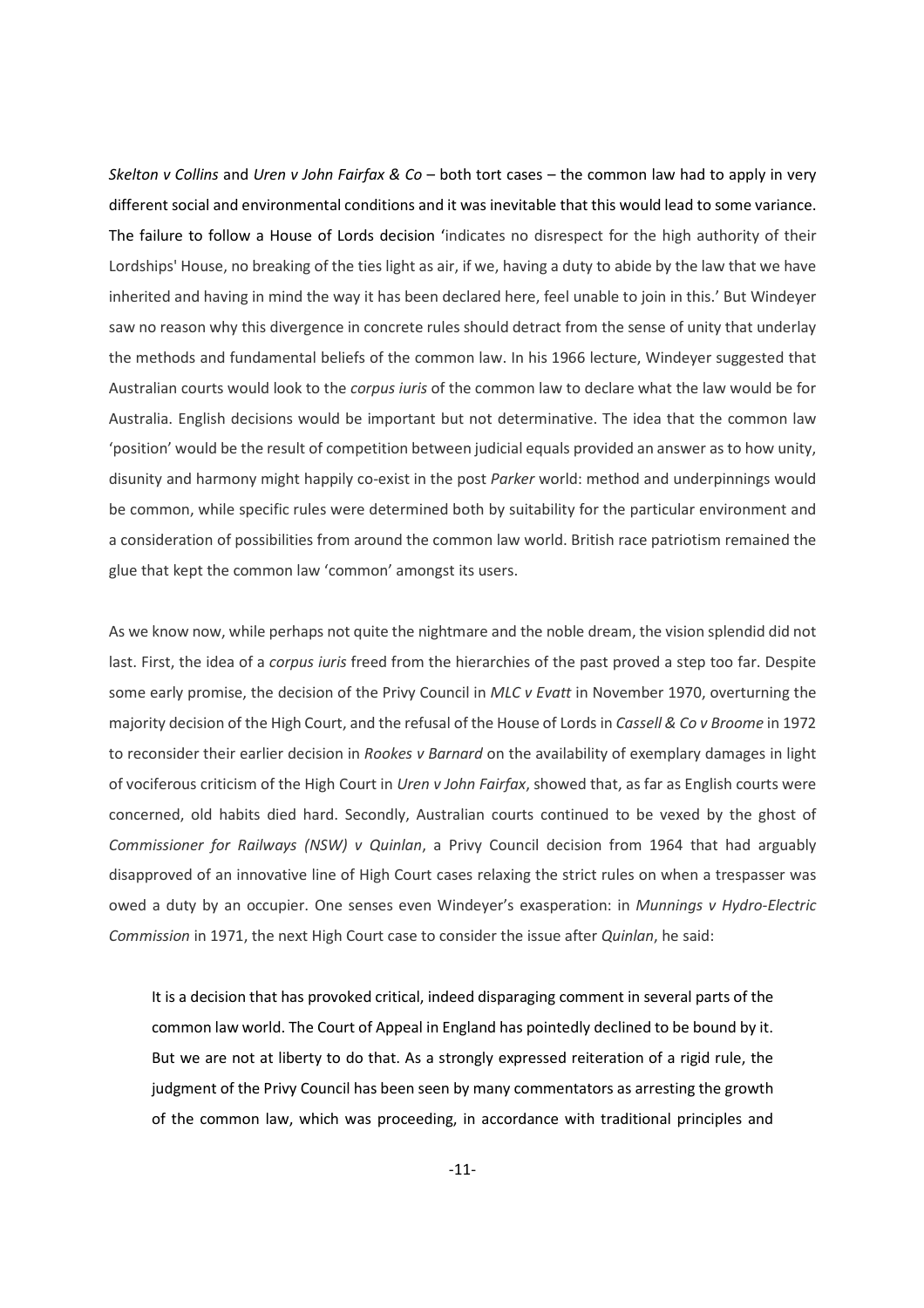methods, to meet the needs of men in modern times. The decision is binding upon courts in Australia. Therefore we, accepting our heritage of the common law of England, must not seek to subordinate the categorical rules of occupier's liability to the general and more generous doctrines of the law of negligence and of a common duty of care based on foreseeability of harm. For Australia as a whole that must now await the tardy action of seven Parliaments.

While the Privy Council had always been the elephant in the room in discussions of Australian judicial freedom, its formal position as the superior court in the Australian court system was increasingly anachronistic if the corpus iuris model of the common law Windeyer described was to come about.

Finally, the political ties that had begun to weaken in the early 1960s continued to fracture with the United Kingdom's continuing, and ultimately successful, attempt to enter the European Economic Community. That is not to say the ties of British race patriotism – on both sides – suddenly disappeared. In a particularly poignant letter from Richard (Lord) Wilberforce to Windeyer in January 1973, he wrote about the proposal to make Australians and New Zealanders obtain visas before entry to the United Kingdom:

We feel bitterly about it and there have been strong things said in both House of Parliament. Nobody is in favour of this policy which has emerged from some dark corner of Whitehall… Whatever the Treaty of Rome may say, Australians and N- $Z<sup>ers</sup>$  so long as they keep coming will be us and not visitors

No doubt such sentiments were meant as genuine consolation for Windeyer but the ties were quickly moving from the institutional to the personal.

Windeyer's British race patriotism remained with him all his life: his last major lecture, the Commonwealth Lecture delivered at Cambridge in November 1977 is a defence of the benefits British race patriotism had brought to Australia. In hindsight, it reads as much as a lament for a lost world as a forward-looking assessment of Australia's place in the Commonwealth.

I have not time this morning to discuss the relationship between the Australia Acts and the demise of British race patriotism in Australia except to say there remains work to be done in fitting this legal landmark into wider Australian historiography. I hope I have started that process in my lecture. But I want